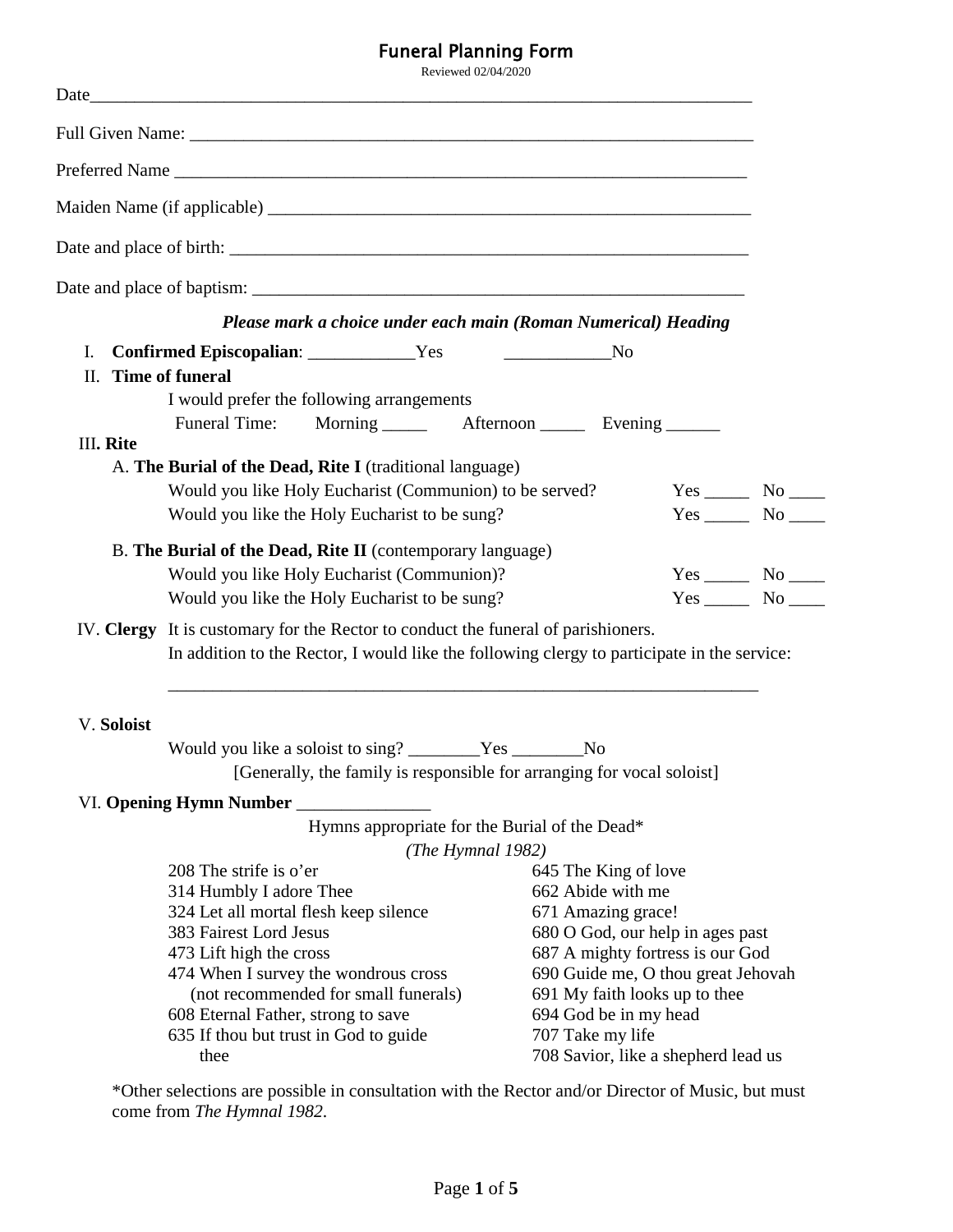#### VII. **Lessons/Readings**

A. *Old Testament* (select one):

- **\_\_\_\_\_\_**Isaiah 25:6-9 (He will swallow up death in victory)
- Isaiah  $61:1-3$  (To comfort all that mourn)
- \_\_\_\_\_\_Lamentations 3:22-26, 31-33 (The Lord is good unto them that wait for him)
- \_\_\_\_\_\_Wisdom 3:1-5, 9 (The souls of the righteous are in the hand of God)
- \_\_\_\_\_\_Job 19:21-27a (I know that my Redeemer liveth)
- B. *Psalm* (select one):

Psalm 21, Psalm 23, Psalm 27, Psalm 42:1-7, Psalm 46, Psalm 90:1-12, Psalm 106, Psalm 116, Psalm 121, Psalm 130, Psalm 139:1-11.

*Reader* \_\_\_\_\_\_\_\_\_\_\_\_\_\_\_\_\_\_\_\_\_\_\_\_\_\_\_\_\_\_\_\_\_\_\_\_\_\_\_\_\_\_\_\_\_\_\_\_\_\_\_\_\_\_\_\_\_\_\_\_\_\_

## **(You may designate a reader, or leave it to the family or clergy to choose a reader.)**

C. *New Testament* (select one):

- \_\_\_\_\_Romans 8:14-19, 34-35, 37-39 (The glory that shall be revealed)
- \_\_\_\_\_I Corinthians 15:20-26, 35-38, 42-44, 53-58 (Raised in incorruption)
- \_\_\_\_\_II Corinthians 4:16-5:9 (Things which are not seen are eternal)
- \_\_\_\_\_I John 3:1-2 (We shall be like him)
- \_\_\_\_\_Revelation 7:9-17 (God shall wipe away all tears)
- \_\_\_\_\_Revelation 21:2-7 (Behold, I make all things new)

 *Reader*\_\_\_\_\_\_\_\_\_\_\_\_\_\_\_\_\_\_\_\_\_\_\_\_\_\_\_\_\_\_\_\_\_\_\_\_\_\_\_\_\_\_\_\_\_\_\_\_\_\_\_\_\_\_\_\_\_\_\_

**(You may designate a reader, or leave it to the family or clergy to choose a reader.)**

#### VIII. **Sequence Hymn Number** \_\_\_\_\_\_\_\_\_\_\_\_

(between the New Testament Readings and Gospel readings) Hymns appropriate for the Burial of the Dead\* *(The Hymnal 1982)*  $208$  The stripe is  $\sqrt{ }$ 

| 208 The strife is o'er                | 645 The King of love                |
|---------------------------------------|-------------------------------------|
| 314 Humbly I adore Thee               | 662 Abide with me                   |
| 324 Let all mortal flesh keep silence | 671 Amazing grace!                  |
| 383 Fairest Lord Jesus                | 680 O God, our help in ages past    |
| 473 Lift high the cross               | 687 A mighty fortress is our God    |
| 474 When I survey the wondrous cross  | 690 Guide me, O thou great Jehovah  |
| (not recommended for small funerals)  | 691 My faith looks up to thee       |
| 608 Eternal Father, strong to save    | 694 God be in my head               |
| 635 If thou but trust in God to guide | 707 Take my life                    |
| thee                                  | 708 Savior, like a shepherd lead us |
|                                       |                                     |

\*Other selections are possible in consultation with the Rector and/or Director of Music, but must come from *The Hymnal 1982*.

IX. *Gospel* (select one):

- \_\_\_\_\_\_John 5:24-27 (He who believes has everlasting life)
- \_\_\_\_\_\_John 6:37-40 (All that the Father gives me will come to me)
- \_\_\_\_\_\_John 10:11-16 (I am the good shepherd)
- \_\_\_\_\_\_John 11:21-27 (I am the resurrection and the life)
- \_\_\_\_\_\_John 14:1-6 (In my Father's house are many rooms)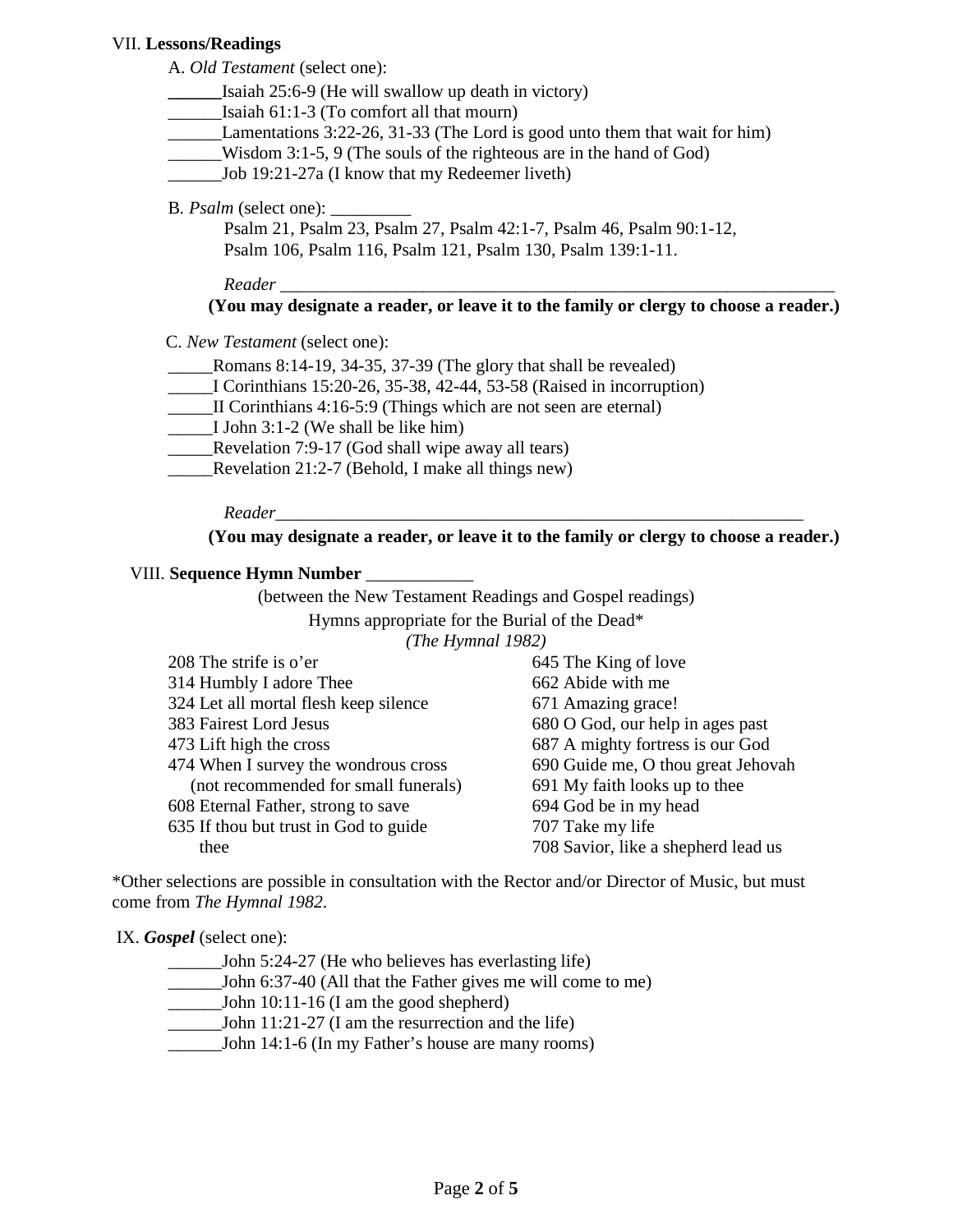#### X. **Homilist**

The officiating Priest or guest Clergy preaching the sermon if other than the Rector

| Name:                                           |                                                           |
|-------------------------------------------------|-----------------------------------------------------------|
| Phone:                                          |                                                           |
| XI. Offertory Hymn Number ___________(optional) |                                                           |
|                                                 | (If none chosen, organist plays quietly at the offertory) |
|                                                 | Hymns appropriate for the Burial of the Dead*             |
| (The Hymnal 1982)                               |                                                           |
| $208$ The strife is o'er                        | 645 The King of love                                      |
| 314 Humbly I adore Thee                         | 662 Abide with me                                         |
| 324 Let all mortal flesh keep silence           | 671 Amazing grace!                                        |
| 383 Fairest Lord Jesus                          | 680 O God, our help in ages past                          |
| 473 Lift high the cross                         | 687 A mighty fortress is our God                          |
| 474 When I survey the wondrous cross            | 690 Guide me, O thou great Jehovah                        |
| (not recommended for small funerals)            | 691 My faith looks up to thee                             |
| 608 Eternal Father, strong to save              | 694 God be in my head                                     |
| 635 If thou but trust in God to guide           | 707 Take my life                                          |
| thee                                            | 708 Savior, like a shepherd lead us                       |
|                                                 |                                                           |

\*Other selections are possible in consultation with the Rector and/or Director of Music, but must come from *The Hymnal 1982*.

| XII. Eucharistic Prayer: (from the Book of Common Prayer) |                                                                          |
|-----------------------------------------------------------|--------------------------------------------------------------------------|
| <b>The Burial of the Dead, Rite I</b> BCP Page 333        | Page 340                                                                 |
|                                                           | <b>The Burial of the Dead, Rite II</b> BCP page 361 _____ Page 367 _____ |
| Page 369 Page 371 Page 372                                |                                                                          |
| XIII. $Hymn(s)$ during Communion $-(\text{optional})$     |                                                                          |
|                                                           | (If none chosen, organist plays quietly during Communion)                |
|                                                           |                                                                          |
|                                                           |                                                                          |
|                                                           | Hymns appropriate for the Burial of the Dead*                            |
|                                                           | (The Hymnal 1982)                                                        |
| 208 The strife is $o'$ er                                 | 662 Abide with me                                                        |
| 314 Humbly I adore Thee                                   | 671 Amazing grace!                                                       |
| 324 Let all mortal flesh keep silence                     | 680 O God, our help in ages past                                         |
| 383 Fairest Lord Jesus                                    | 687 A mighty fortress is our God                                         |
| 473 Lift high the cross                                   | 690 Guide me, O thou great Jehovah                                       |
| 474 When I survey the wondrous cross                      | 691 My faith looks up to thee                                            |
| (not recommended for small funerals)                      | 694 God be in my head                                                    |
| 608 Eternal Father, strong to save                        | 707 Take my life                                                         |

608 Eternal Father, strong to save

635 If thou but trust in God to guide thee 645 The King of love

708 Savior, like a shepherd lead us

\*Other selections are possible in consultation with the Rector and/or Director of Music, but must come from *The Hymnal 1982*.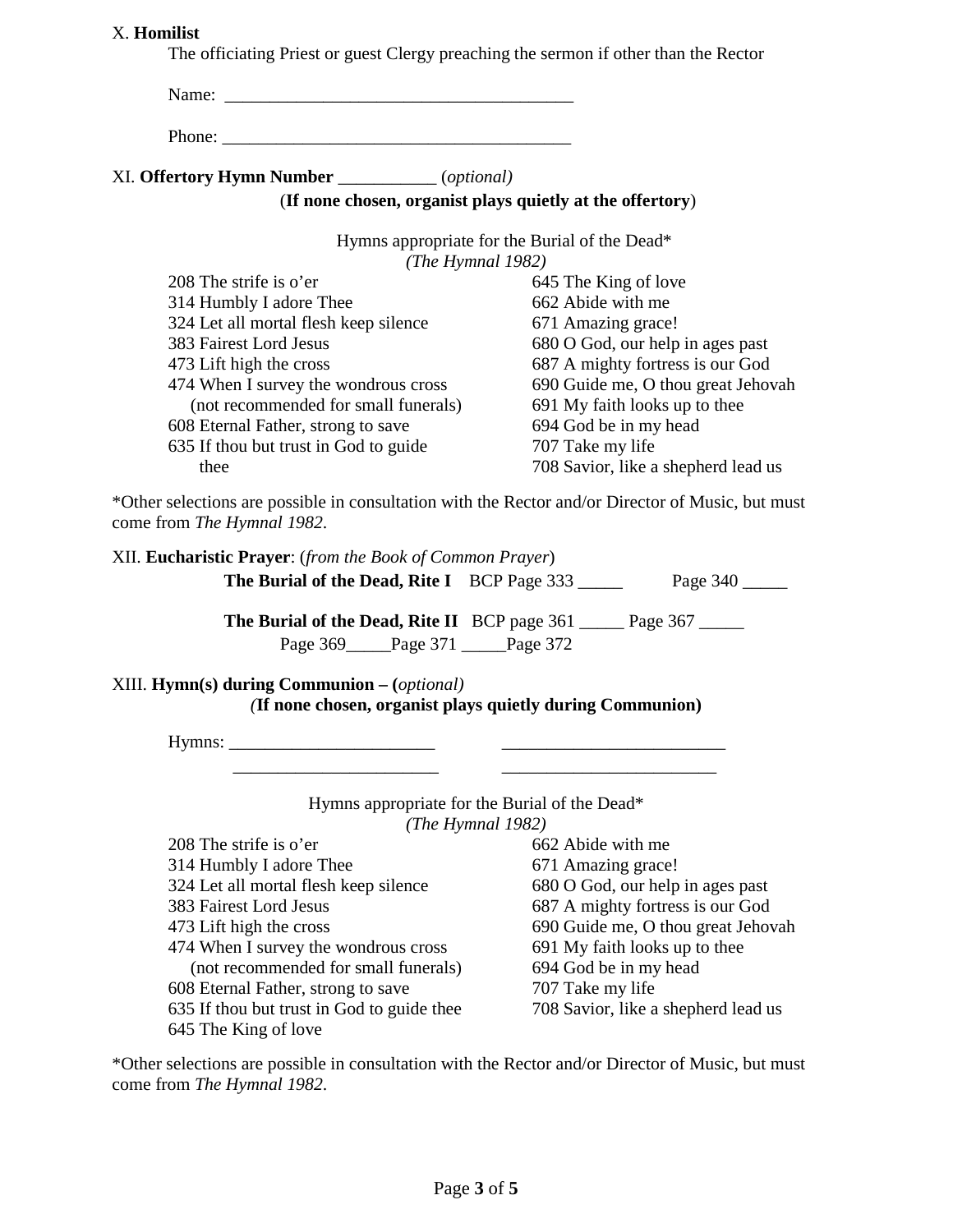| Hymns appropriate for the Burial of the Dead* |                                     |  |  |  |
|-----------------------------------------------|-------------------------------------|--|--|--|
| (The Hymnal $1982$ )                          |                                     |  |  |  |
| 208 The strife is o'er                        | 662 Abide with me                   |  |  |  |
| 314 Humbly I adore Thee                       | 671 Amazing grace!                  |  |  |  |
| 324 Let all mortal flesh keep silence         | 680 O God, our help in ages past    |  |  |  |
| 383 Fairest Lord Jesus                        | 687 A mighty fortress is our God    |  |  |  |
| 473 Lift high the cross                       | 690 Guide me, O thou great Jehovah  |  |  |  |
| 474 When I survey the wondrous cross          | 691 My faith looks up to thee       |  |  |  |
| (not recommended for small funerals)          | 694 God be in my head               |  |  |  |
| 608 Eternal Father, strong to save            | 707 Take my life                    |  |  |  |
| 635 If thou but trust in God to guide thee    | 708 Savior, like a shepherd lead us |  |  |  |
| 645 The King of love                          |                                     |  |  |  |

\*Other selections are possible in consultation with the Rector and/or Director of Music, but must come from *The Hymnal 1982*.

# *These instructions pertain to the Funeral Service itself. If you have additional preferences or instructions, please note them below.*

## **Additional Instructions**